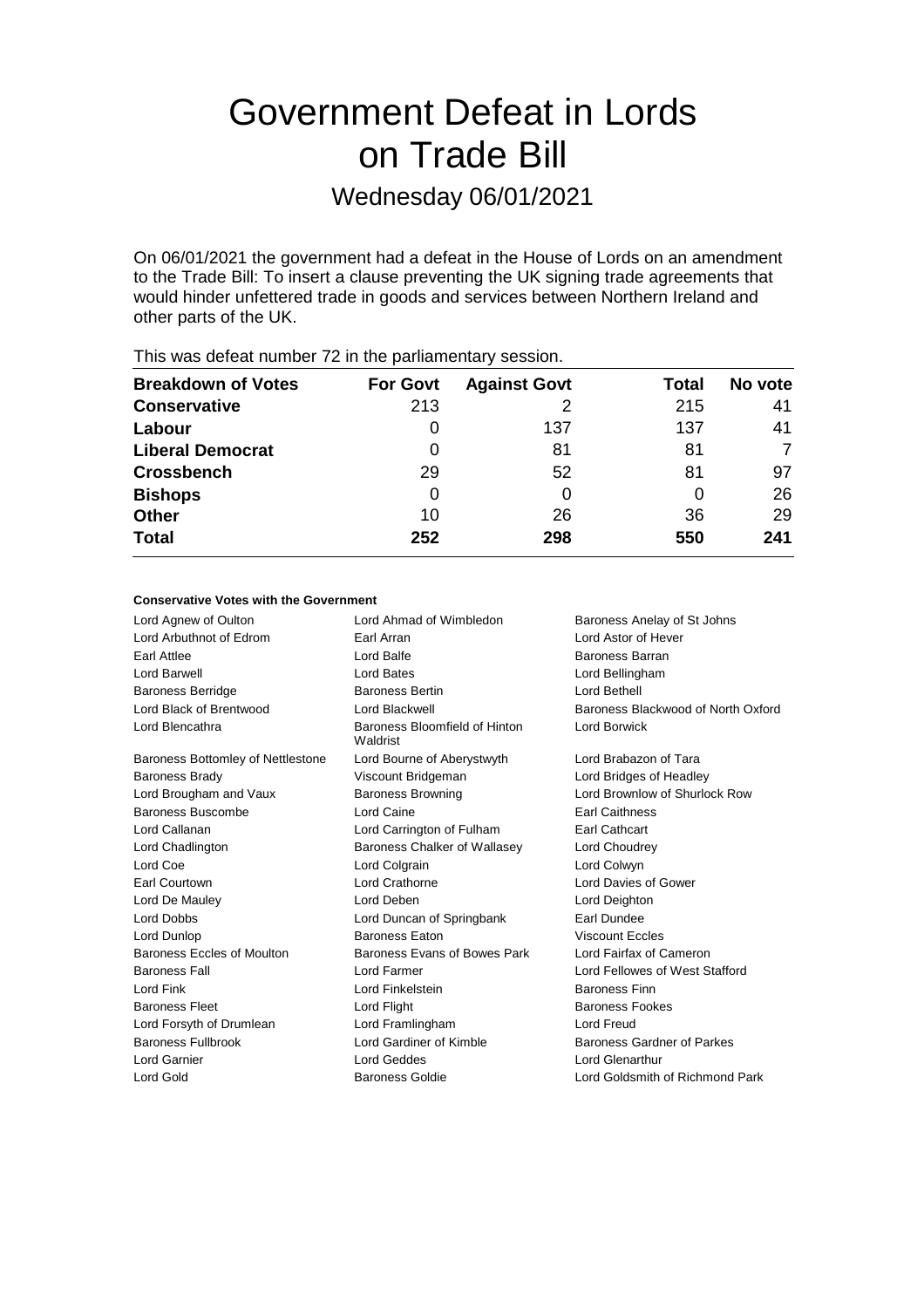Lord Goodlad Viscount Goschen Lord Grade of Yarmouth Lord Greenhalgh Lord Griffiths of Fforestfach Lord Grimstone of Boscobel Viscount Hailsham Lord Hamilton of Epsom Lord Hammond of Runnymede Lord Harris of Peckham Lord Haselhurst Lord Hayward Baroness Helic Lord Henley Baroness Hodgson of Abinger Lord Hodgson of Astley Abbotts Lord Holmes of Richmond Baroness Hooper Lord Horam **Lord Howard of Lympne** Earl Howe Lord Howell of Guildford **Lord Hunt of Wirral** Baroness Jenkin of Kennington Lord Johnson of Marylebone Lord Jopling Lord Keen of Elie Lord King of Bridgwater Lord Kirkham Lord Kirkhope of Harrogate Lord Lamont of Lerwick Lord Lancaster of Kimbolton Lord Lang of Monkton Lord Lansley **Lord Leigh of Hurley** Lord Lord Lilley Earl Lindsay Lord Lingfield Earl Liverpool Lord Livingston of Parkhead Lord Lucas Lord Mackay of Clashfern Lord Mancroft Baroness Manzoor Lord Marlesford Lord McColl of Dulwich Baroness McGregor-Smith Lord McInnes of Kilwinning Lord McLoughlin Lord Mendoza Baroness Meyer Baroness Mone **Duke of Montrose** Baroness Morgan of Cotes Baroness Morris of Bolton Lord Moylan Lord Moynihan Lord Naseby **Lord Nash Baroness Neville-Jones** Baroness Noakes Lord Norton of Louth Lord O'Shaughnessy Lord Parkinson of Whitley Bay **Lord Patten Communist Communist Parkinson** Baroness Penn Lord Pickles **Baroness Pidding Lord Polak** Lord Polak Lord Popat Lord Porter of Spalding Lord Price Lord Rana Lord Randall of Uxbridge Lord Ranger Baroness Rawlings **Baroness Redfern** Lord Reay **Baroness Redfern** Lord Ribeiro Viscount Ridley Lord Risby Lord Robathan **Baroness Rock** Lord Rose of Monewden Lord Rotherwick Baroness Sanderson of Welton Lord Sarfraz Lord Sassoon **Baroness Sater** Baroness Sater Baroness Scott of Bybrook Baroness Seccombe **Lord Selkirk of Douglas** Baroness Shackleton of Belgravia Lord Sharpe of Epsom Lord Sheikh Baroness Shephard of Northwold Lord Sherbourne of Didsbury **Baroness Shields Lord Shinkwin** Earl Shrewsbury **Lord Smith of Hindhead** Baroness Stedman-Scott Lord Sterling of Plaistow Lord Stewart of Dirleton Lord Strathclyde Baroness Stroud **Baroness Sugg Contains Containers** Lord Suri Lord Swinfen Lord Taylor of Holbeach Lord Tebbit Lord Trefgarne **Viscount Trenchard** Lord True Lord Tugendhat Viscount Ullswater Lord Vaizey of Didcot Baroness Vere of Norbiton Baroness Verma Lord Vinson Lord Wakeham **Lord Waldegrave of North Hill** Baroness Warsi Lord Wasserman **Lord Wei** Lord Wei **Lord Wharton of Yarm** Lord Willetts Baroness Williams of Trafford Baroness Wyld Lord Young of Graffham Lord Young of Cookham Viscount Younger of Leckie

Baroness Neville-Rolfe **Baroness Newlove** Baroness Newlove Baroness Nicholson of Winterbourne

#### **Conservative Votes against the Government** Baroness Altmann Lord Cormack

**Labour Votes with the Government**

|  |  |  |  | <b>Labour Votes against the Government</b> |
|--|--|--|--|--------------------------------------------|
|--|--|--|--|--------------------------------------------|

Lord Adonis Lord Alli Baroness Amos Lord Anderson of Swansea Baroness Armstrong of Hill Top Lord Bach Baroness Bakewell Lord Bassam of Brighton Lord Berkeley Baroness Billingham Lord Boateng Lord Bradley Lord Bragg **Lord Brooke of Alverthorpe** Lord Browne of Ladyton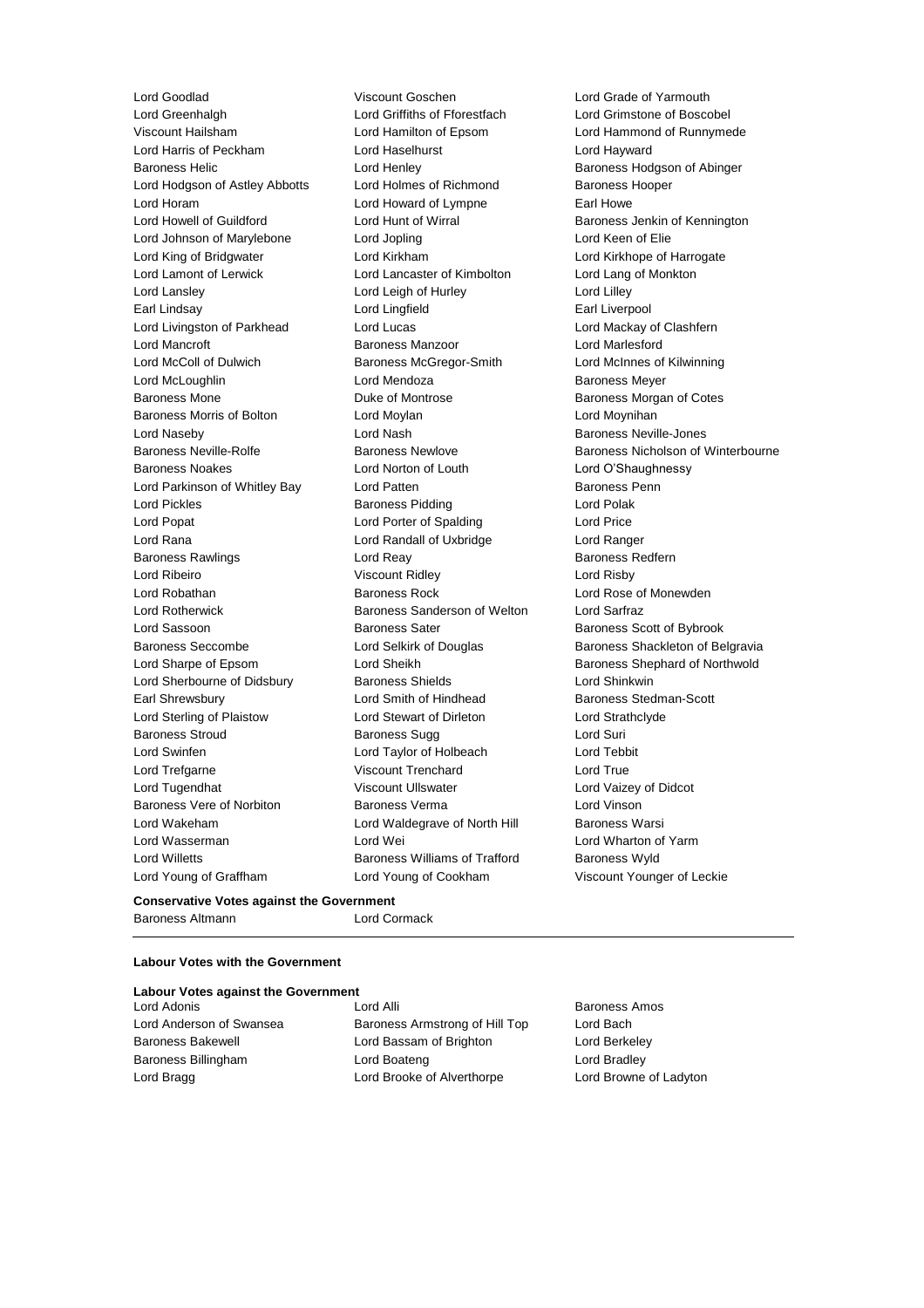Baroness Bryan of Partick Lord Campbell-Savours Lord Carter of Coles Baroness Cohen of Pimlico Lord Collins of Highbury Baroness Corston Baroness Crawley **Lord Cunningham of Felling** Lord Davidson of Glen Clova Lord Davies of Brixton Lord Davies of Oldham Lord Davies of Stamford Baroness Donaghy **Baroness Drake** Lord Dubs Lord Eatwell Lord Elder Lord Faulkner of Worcester Lord Foulkes of Cumnock Baroness Gale Lord Giddens Lord Glasman Baroness Golding Lord Goldsmith Baroness Goudie Lord Grantchester Lord Griffiths of Burry Port Lord Grocott Lord Hain Viscount Hanworth Lord Harris of Haringey Lord Haskel Lord Haughey Lord Haworth **Baroness Hayman of Ullock** Baroness Hayter of Kentish Town Baroness Healy of Primrose Hill Lord Hendy **Baroness Henig** Baroness Henig Baroness Hilton of Eggardon Lord Hollick Lord Howarth of Newport Lord Hoyle Lord Hunt of Kings Heath Lord Hutton of Furness Baroness Jay of Paddington Baroness Jones of Whitchurch Lord Jones Lord Jordan Lord Judd Baroness Kennedy of The Shaws Lord Kennedy of Southwark Baroness Kingsmill **Lord Knight of Weymouth** Baroness Lawrence of Clarendon Lord Layard **Lord Leitch** Lord Leitch Lord Lennie Lord Levy Baroness Liddell of Coatdyke Lord Liddle **Lord Lipsey** Lord Lipsey **Baroness Lister of Burtersett** Lord MacKenzie of Culkein **Baroness Mallalieu Lord Mandelson** Baroness Massey of Darwen Lord Maxton Lord McAvov Lord McConnell of Glenscorrodale Baroness McDonagh Baroness Mc Baroness McIntosh of Hudnall Lord McKenzie of Luton Lord McNicol of West Kilbride Lord Mendelsohn Baroness Morgan of Huyton **Baroness Morris of Yardley** Lord Morris of Aberavon Lord Murphy of Torfaen Baroness Nye Lord Pendry Baroness Pitkeathley Lord Ponsonby of Shulbrede Baroness Primarolo Lord Puttnam **Baroness Quin** Baroness Quin Baroness Ramsay of Cartvale Baroness Rebuck Lord Robertson of Port Ellen Lord Rooker Lord Rosser **Lord Rowlands Baroness Royall of Blaisdon** Lord Sawyer Baroness Sherlock Lord Sikka Viscount Simon **Baroness Smith of Basildon** Baroness Smith of Gilmorehill Lord Snape Lord Stevenson of Balmacara Baroness Taylor of Bolton Baroness Thornton **Lord Touhig** Lord Touhig Lord Triesman Lord Tunnicliffe **Lord Turnberg Lord Baroness Warwick of Undercliffe** Lord Watson of Invergowrie Lord Watts Lord West of Spithead Baroness Wheeler **Baroness Whitaker** Lord Whitty Baroness Wilcox of Newport Lord Wills Lord Winston Lord Woodley **Baroness Young of Old Scone** 

Viscount Chandos **Chandos** Lord Clark of Windermere

#### **Liberal Democrat Votes with the Government**

#### **Liberal Democrat Votes against the Government**

Lord Beith Baroness Benjamin Baroness Bonham-Carter of Yarnbury Baroness Bowles of Berkhamsted Lord Bradshaw Baroness Brinton Lord Bruce of Bennachie **Lord Burnett** Lord Burnett **Baroness Burt of Solihull** Lord Campbell of Pittenweem Lord Chidgey Lord Clement-Jones Lord Dholakia **Baroness Doocey** Baroness Poster Baroness Featherstone Lord Foster of Bath **Lord Fox** Lord Fox **Baroness Garden of Frognal** Earl Glasgow **Lord Goddard of Stockport** Lord Greaves Baroness Grender **Baroness Hamwee** Baroness Harris of Richmond

Lord Addington Lord Alderdice Lord Allan of Hallam Lord Alliance **Baroness Bakewell of Hardington** Mandeville

Baroness Barker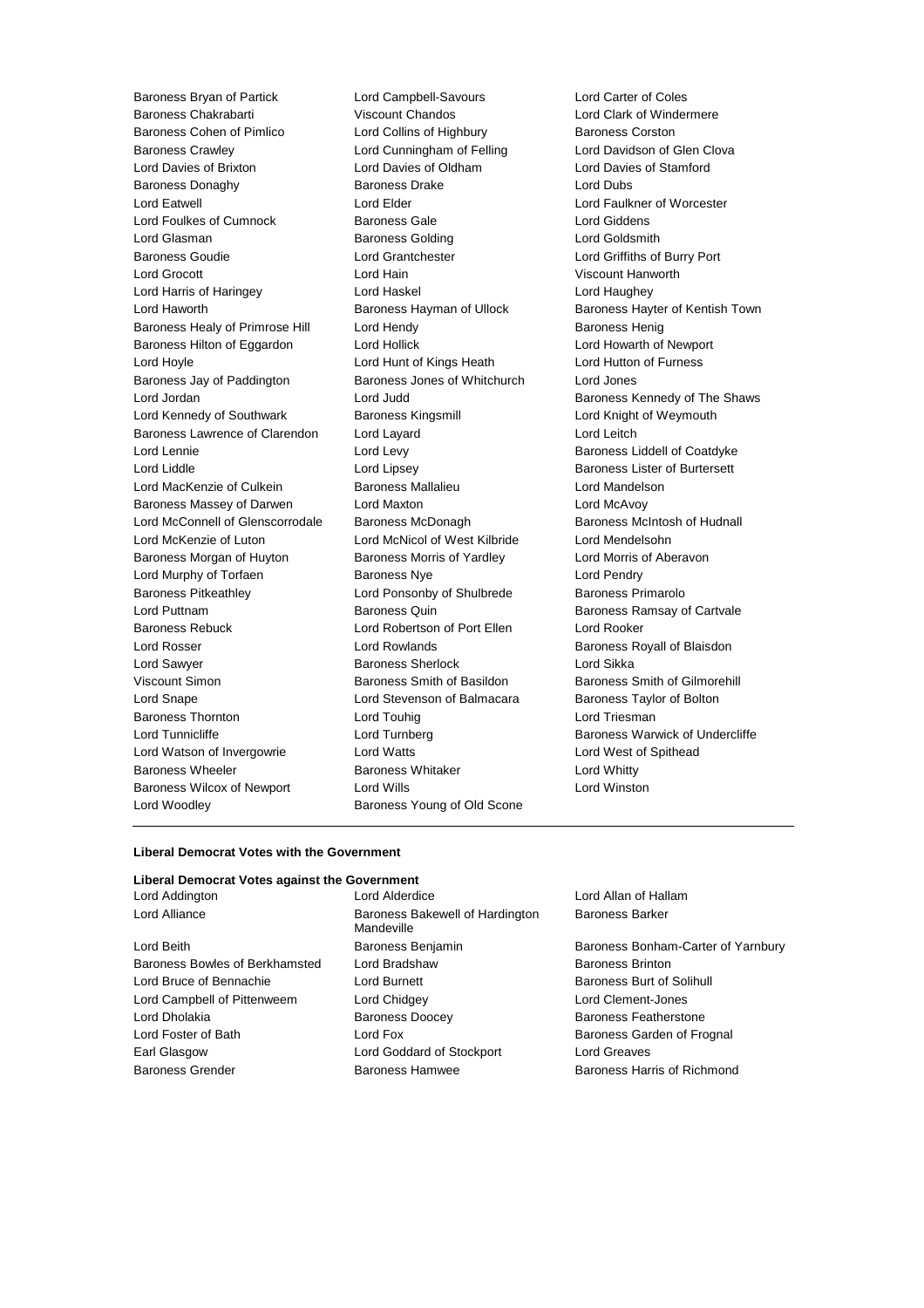Baroness Humphreys Lord Hussain Baroness Hussein-Ece Baroness Walmsley Lord Willis of Knaresborough Lord Wrigglesworth

Baroness Janke Baroness Jolly Lord Jones of Cheltenham Baroness Kramer Lord Lee of Trafford Baroness Ludford Lord Marks of Henley-on-Thames Lord McNally **Baroness Miller of Chilthorne Domer** Lord Newby Baroness Northover Lord Oates Lord Paddick **Lord Palmer of Childs Hill** Baroness Parminter<br>Baroness Pinnock **Lord Purvis of Tweed** Baroness Randerso Lord Purvis of Tweed Baroness Randerson Lord Razzall Lord Redesdale Lord Rennard Lord Roberts of Llandudno Baroness Scott of Needham Market Lord Scriven Lord Sharkey **Baroness Sheehan** Lord Shipley **Constants In Lord Shipley** Baroness Smith of Newnham Lord Stephen Lord Stoneham of Droxford Lord Storey **Lord Strasburger** Lord Strasburger **Lord Strasburger** Lord Stunell Baroness Suttie Lord Taverne Lord Teverson Lord Thomas of Gresford Baroness Thomas of Winchester Baroness Thornhill Viscount Thurso **Communist Constructs** Lord Tope **Baroness Tyler of Enfield** Lord Tyler Lord Verjee Lord Wallace of Saltaire

#### **Crossbench Votes with the Government**

Lord Brown of Eaton-under-Heywood Lord Cameron of Dillington Lord Carey of Clifton Lord Carrington Viscount Colville of Culross Earl Cork and Orrery Earl Courtenay of Devon Lord Craig of Radley Farl Erroll Baroness Falkner of Margravine Lord Grabiner Controller Lord Greenway Lord Hogan-Howe **Baroness Hogg Lord Kakkar** Lord Kilclooney Lord Laming Lord Mawson Lord Patel Lord Powell of Bayswater Lord Ramsbotham Lord Smith of Kelvin Lord Stirrup Lord Walker of Aldringham Baroness Watkins of Tavistock Viscount Waverley

# **Crossbench Votes against the Government**<br>Lord Alton of Liverpool Lord B

Baroness Boothroyd Baroness Boycott Viscount Brookeborough Baroness Brown of Cambridge Baroness Butler-Sloss Entertainment Cond Chartres Earl Clancarty **Baroness Clark of Calton** Baroness Coussins **Baroness Coussins** Lord Dannatt Baroness Deech Baroness D'Souza Lord Eames **Lord Field of Birkenhead** Baroness Finlay of Llandaff Lord Freyberg Lord Geidt Baroness Greengross Baroness Grey-Thompson Lord Hannay of Chiswick Lord Harries of Pentregarth Baroness Hayman **Baroness Hollins** Baroness Hollins **Lord Hope of Craighead** Baroness Hunt of Bethnal Green Lord Kerr of Kinlochard Baroness Kidron Lord Krebs Lord Loomba Lord Macdonald of River Glaven Lord Macpherson of Earl's Court Baroness Manningham-Buller Baroness Masham of Ilton Baroness Murphy Baroness O'Loan Baroness O'Neill of Bengarve Lord Pannick Baroness Prashar Lord Ravensdale Lord Rees of Ludlow Lord Ricketts Lord Russell of Liverpool Earl Sandwich Lord Singh of Wimbledon Duke of Somerset Baroness Stern **Communist Construction** Lord Thurlow **Communist Construction** Duke of Wellington Lord Wilson of Dinton

Lord Aberdare Lord Anderson of Ipswich Lord Botham

Lord Berkeley of Knighton Lord Bichard

**Bishop Votes with the Government**

**Bishop Votes against the Government**